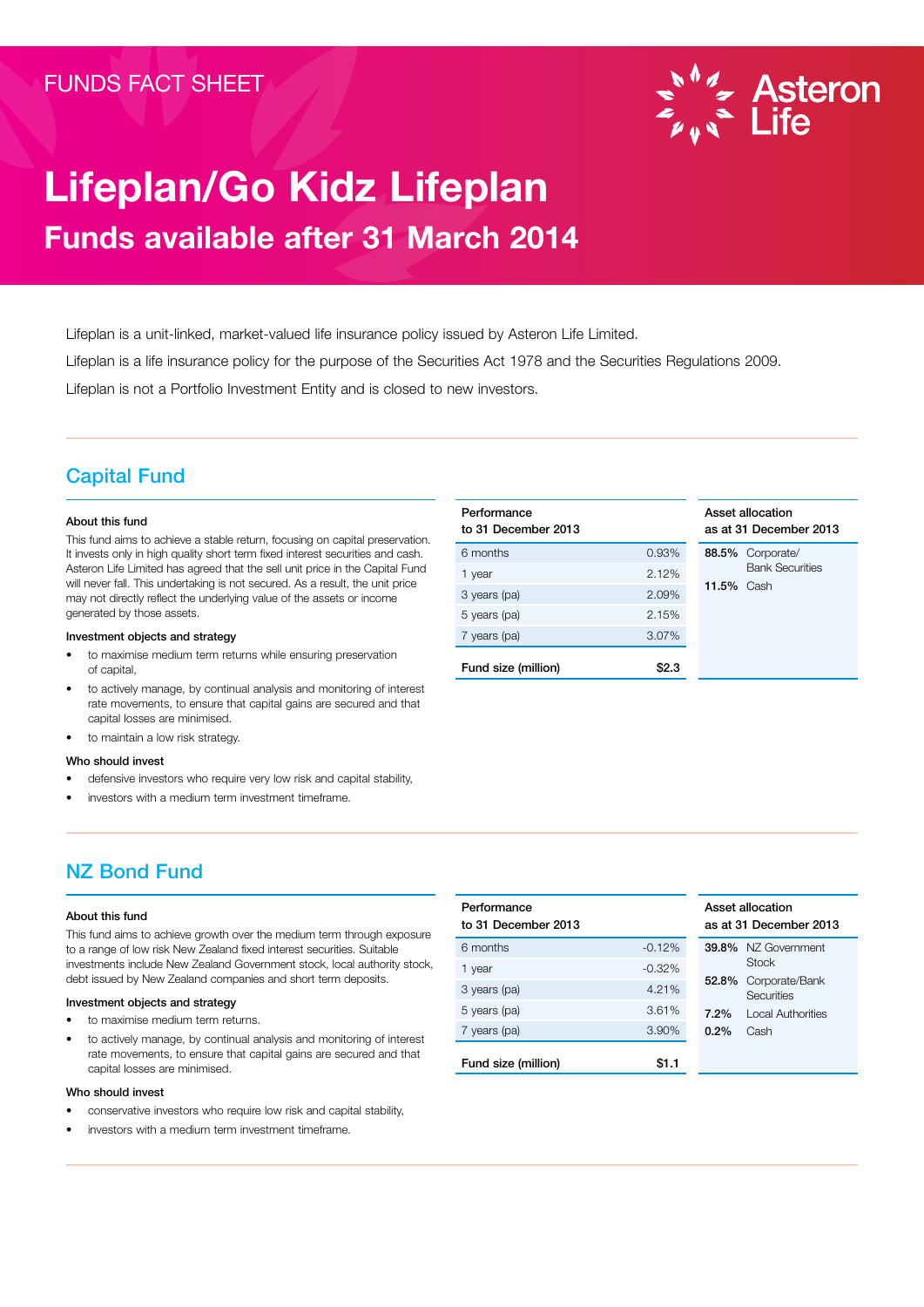### Conservative Fund

#### About this fund

This is a diversified fund that aims to achieve consistent growth over the medium to long term with a relatively low risk strategy. The fund's investment exposure is to both national and international markets. Investments are mainly in fixed interest securities. However, shares and property are included to enhance the fund's overall growth prospects.

#### Investment objects and strategy

- to achieve consistent growth over the medium to long term.
- to invest largely in fixed interest securities, both nationally and internally.
- to maintain a low to moderate risk strategy.

#### Who should invest

- investors looking for steady growth from a balanced portfolio of fixed interest, equities and property,
- investors with a medium to long term investment timeframe.

| Performance<br>to 31 December 2013 |       |         | Asset allocation<br>as at 31 Decemb     |
|------------------------------------|-------|---------|-----------------------------------------|
| 6 months                           | 2.92% | $8.9\%$ | Short term                              |
| 1 year                             | 5.30% |         | <b>39.1%</b> NZ Fixed li                |
| 3 years (pa)                       | 4.81% |         | 20.0% Internation<br><b>Fixed Inter</b> |
| 5 years (pa)                       | 4.74% |         | 17.2% Trans-Tasr                        |
| 7 years (pa)                       | 2.94% |         | <b>Shares</b>                           |
|                                    |       |         | <b>14.8%</b> Internation                |
| Fund size (million)                | \$0.3 |         |                                         |

**Performance** 

| Asset allocation<br>as at 31 December 2013 |                                        |
|--------------------------------------------|----------------------------------------|
| 8.9%                                       | Short term                             |
| 39.1%                                      | N7 Fixed Interest                      |
| 20.0%                                      | International<br><b>Fixed Interest</b> |
|                                            | 17.2% Trans-Tasman<br>Shares           |
|                                            | <b>14.8%</b> International Shares      |

Asset allocation

## Global Bond Fund

#### About this fund

This fund aims to achieve growth over the medium to long term through exposure to high quality fixed interests securities around the world. The fund currently utilise one internal fund manager but may invest in other suitable trusts, funds or directly into appropriate global fixed interest assets.

#### Investment objects and strategy

- to maximise medium to long term returns.
- to actively manage, by continual analysis and monitoring of interest rate movements, to ensure that capital gains are secured and that capital losses are minimised.
- to spread risk by diversification of currency, economy, location and type of fixed interest investment in several major regions of the world.

#### Who should invest

- investors seeking exposure to large global bond markets,
- investors with a medium to long term investment timeframe.

## Balanced Fund

#### About this fund

This is a broadly diversified fund that aims to achieve consistent growth over the medium to long term. This fund provides exposure to shares listed on the New Zealand, Australian and other international stock exchanges, as well as New Zealand, Australian and international fixed interest securities. The growth focus of shares is balanced with stability produced by fixed interest and cash.

#### Investment objects and strategy

- to maximise medium to long term returns.
- to invest in a judicious mix of equity type assets, anchored by a range of fixed interest securities.
- to use strict stock selection disciplines.

#### Who should invest

- investors seeking diversification and who want to leave investment allocation decisions to a professional manager
- investors with a medium to long term investment timeframe.

|       |                     | as at 31 December 2013            |
|-------|---------------------|-----------------------------------|
| 1.90% |                     | 52.8% Governments                 |
| 1.52% | <b>19.8% Credit</b> |                                   |
| 3.72% |                     | <b>16.1%</b> Collateralised & MBS |
| 4.56% |                     | Other & Cash                      |
| 4.45% |                     | NZ Cash                           |
| \$0.2 |                     |                                   |
|       |                     | $7.1\%$<br>$4.2\%$                |

| Performance<br>to 31 December 2013 |        |          | Asset allocation<br>as at 31 Decemb     |
|------------------------------------|--------|----------|-----------------------------------------|
| 6 months                           | 5.37%  | $5.0\%$  | Short term                              |
| 1 year                             | 10.67% |          | 24.2% NZ Fixed li                       |
| 3 years (pa)                       | 6.28%  |          | 14.5% Internation<br><b>Fixed Inter</b> |
| 5 years (pa)                       | 5.73%  |          | 25.4% Trans-Tasn                        |
| 7 years (pa)                       | 1.56%  |          | <b>Shares</b>                           |
| Fund size (million)                | \$13.3 | $30.9\%$ | Internation                             |

| Asset allocation<br>as at 31 December 2013 |                                        |
|--------------------------------------------|----------------------------------------|
| 5.0%                                       | Short term                             |
| 24.2%                                      | N7 Fixed Interest                      |
| 14.5%                                      | International<br><b>Fixed Interest</b> |
|                                            | 25.4% Trans-Tasman<br>Shares           |
|                                            | 30.9% International Shares             |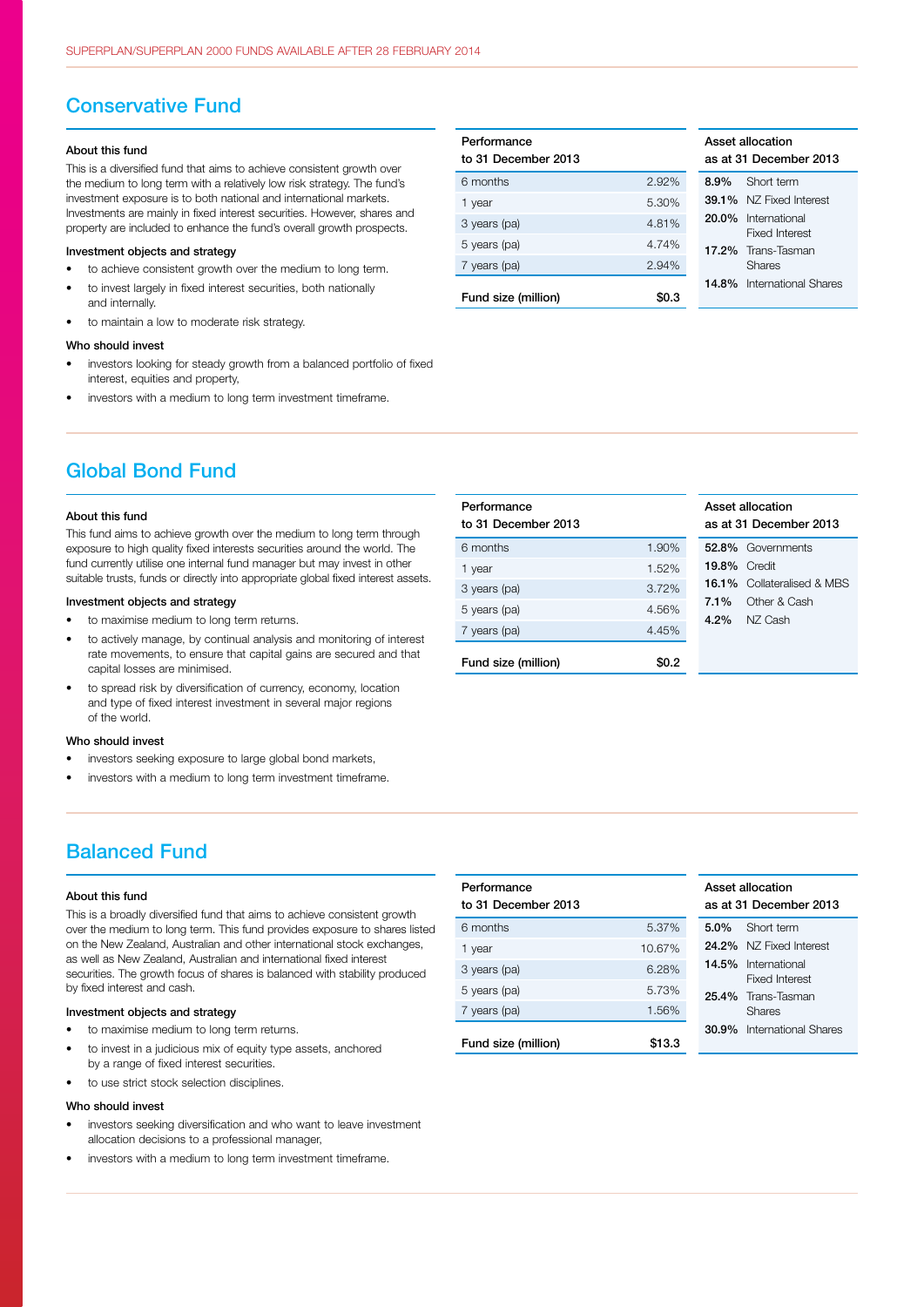## Dynamic Fund

#### About this fund

This is a highly diversified fund that aims to achieve capital growth over the medium to long term. This fund provides exposure to shares listed on the New Zealand, Australian and other international stock exchanges, as well as New Zealand, Australian and international fixed interest securities. Fixed interest and cash investments are included in the mix but don't dominate.

#### Investment objects and strategy

- to maximise medium to long term returns.
- to invest in a judicious mix of equity type assets, with some fixed interest securities and cash.
- to use strict stock selection disciplines.

#### Who should invest

- investors seeking broad diversification and who want to leave investment allocation decisions to a professional manager,
- investors with a medium to long term investment timeframe.

| Performance<br>to 31 December 2013 |        |         | Asset allocation<br>as at 31 Decemb |
|------------------------------------|--------|---------|-------------------------------------|
| 6 months                           | 6.58%  | $5.1\%$ | Short term                          |
| 1 year                             | 13.55% |         | <b>14.6%</b> NZ Fixed li            |
| 3 years (pa)                       | 6.88%  | $9.2\%$ | Internation<br><b>Fixed Inter</b>   |
| 5 years (pa)                       | 6.90%  |         | <b>31.3%</b> Trans-Tasn             |
| 7 years (pa)                       | 1.36%  |         | <b>Shares</b>                       |
|                                    |        | 39.8%   | Internation                         |
| Fund size (million)                | \$2.2  |         |                                     |

| Asset allocation<br>as at 31 December 2013 |                                        |  |
|--------------------------------------------|----------------------------------------|--|
| $5.1\%$                                    | Short term                             |  |
| 14.6%                                      | N7 Fixed Interest                      |  |
| $9.2\%$                                    | International<br><b>Fixed Interest</b> |  |
|                                            | <b>31.3%</b> Trans-Tasman<br>Shares    |  |
|                                            | 39.8% International Shares             |  |

## Global Fund (Shares)

#### About this fund

This fund aims to achieve long term growth through exposure to a diverse range of international sharemarkets. The fund currently utilise a mixture of funds offered by international fund managers, but may invest in other suitable trusts, funds or directly into appropriate global shares.

#### Investment objects and strategy

- to achieve real growth over the long term.
- to spread risk by diversification of currency, economy, location and type of equity investment in several major regions of the world.

#### Who should invest

- investors prepared to accept short term fluctuations in value in return for potentially greater capital growth over the long term,
- investors who want to leave global asset allocation and stock selection decisions to the fund manager,
- investors with a long term investment timeframe.

#### Performance to 31 December 2013 Asset allocation as at 31 December 2013 6 months 10.13% 42.7% North America 41.0% Europe 5.5% Japan 5.4% Asia (ex Japan) 0.3% Latin America 2.4% Other 2.7% Cash 1 year 22.76% 3 years (pa) 6.74% 5 years (pa) 6.38% 7 years (pa)  $-0.68\%$ Fund size (million) \$1.2

## Trans-Tasman Fund

#### About this fund

This fund aims to achieve growth over the long term by investing predominantly in shares listed on the New Zealand Stock Exchange, although the fund may invest a small amount in the Australian sharemarket. Investment may be in both well established companies and those that promise growth.

#### Investment objects and strategy

- to achieve long term real growth by active management of shares.
- to identify undervalued stocks and weight the portfolio with investments in growth areas of the New Zealand and Australian economies.

#### Who should invest

- investors who want to leave stock selection decisions to a professional manager with expertise in the sharemarkets of Australia and New Zealand,
- investors prepared to accept short term fluctuations in value in return for potentially greater capital growth over the long term,
- investors with a long term investment timeframe.

| Performance<br>to 31 December 2013 |        |         | Asset allocation<br>as at 31 Decemb |
|------------------------------------|--------|---------|-------------------------------------|
| 6 months                           | 7.93%  |         | 69.6% NZ Shares                     |
| 1 year                             | 14.85% |         | 27.0% Australian                    |
| 3 years (pa)                       | 10.08% | $3.4\%$ | Cash                                |
| 5 years (pa)                       | 12.16% |         |                                     |
| 7 years (pa)                       | 1.55%  |         |                                     |
| Fund size (million)                |        |         |                                     |

| assei allocation<br>as at 31 December 2013 |                         |
|--------------------------------------------|-------------------------|
|                                            | 69.6% NZ Shares         |
|                                            | 27.0% Australian Shares |
| $3.4\%$ Cash                               |                         |
|                                            |                         |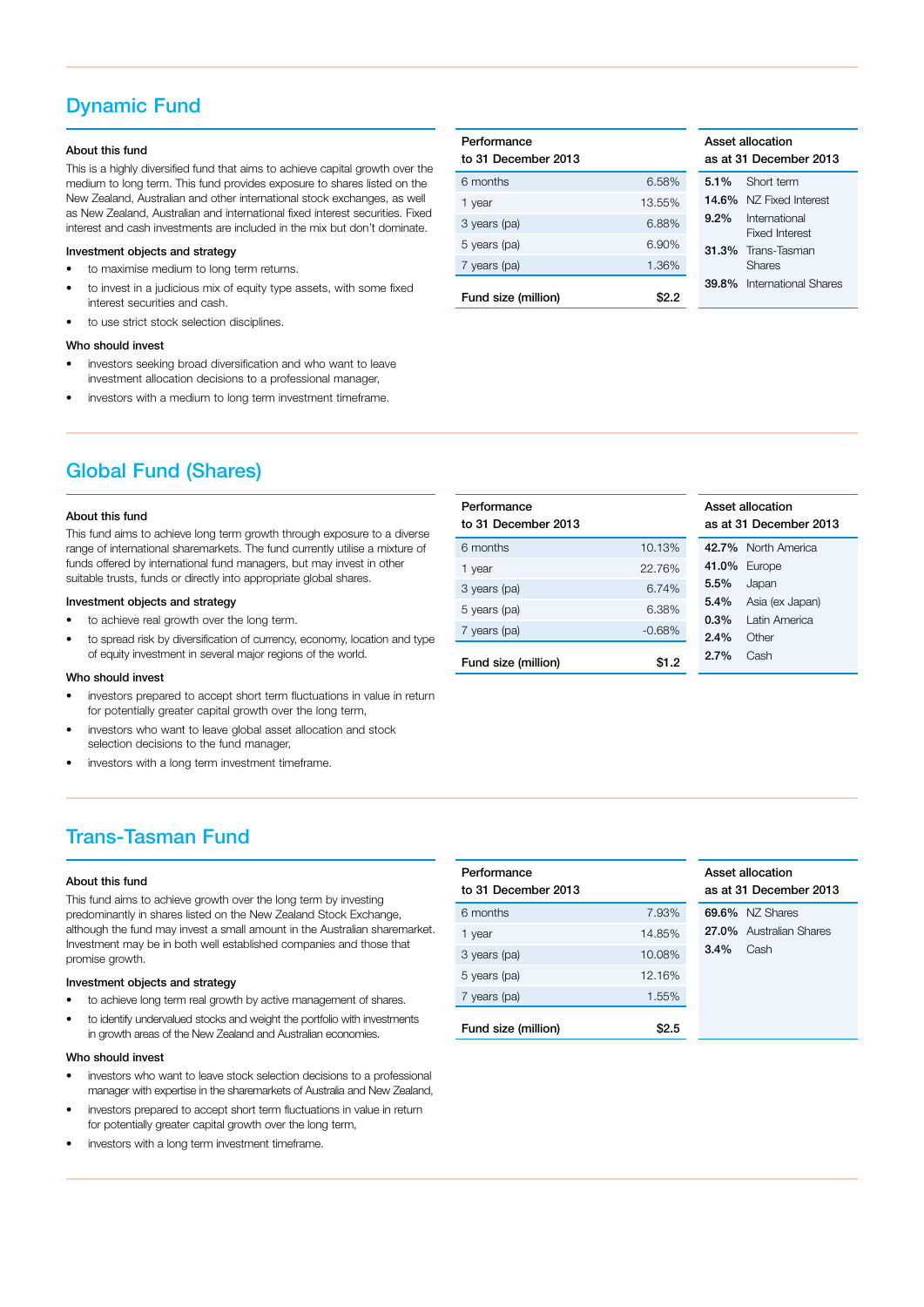## North American Fund

#### About this fund

This fund aims to achieve long term growth by providing exposure to ordinary shares and equity linked securities from American and Canadian companies. The fund currently utilises a mixture of funds offered by international fund managers. The fund invests either directly or via suitable unit trusts or other funds in shares.

#### Investment objects and strategy

- to achieve long term real growth from diversified portfolio
- to identify undervalued stocks and weight the portfolio with investments in growth areas of the North American economy.

#### Who should invest

- investors prepared to accept short term fluctuations in value in return for potentially greater capital growth over the long term,
- investors who specifically want to participate in the North American equity markets, while leaving stock selection to a professional manager,
- investors with a long term investment timeframe.

| Performance<br>to 31 December 2013 |        |         | Asset allocation<br>as at 31 Deceml |
|------------------------------------|--------|---------|-------------------------------------|
| 6 months                           | 10.28% |         | 17.6% Financials                    |
| 1 year                             | 30.19% | 7.5%    | Technolog                           |
| 3 years (pa)                       | 10.10% | 15.4%   | Industrials                         |
| 5 years (pa)                       | 9.56%  | $9.1\%$ | Healthcar                           |
| 7 years (pa)                       | 2.08%  | 7.8%    | Oil & Gas                           |
|                                    |        | 10.9%   | Consume                             |
|                                    |        | $3.1\%$ | Consume                             |
|                                    |        | 1.1%    | Telecomn                            |
|                                    |        | 19.2%   | Other                               |
| Fund size (million)                | \$1.5  | 8.3%    | Cash                                |

| Asset allocation<br>as at 31 December 2013 |                          |  |
|--------------------------------------------|--------------------------|--|
|                                            | <b>17.6%</b> Financials  |  |
| $7.5\%$                                    | Technology               |  |
|                                            | <b>15.4%</b> Industrials |  |
| $9.1\%$                                    | Healthcare               |  |
| 7.8%                                       | Oil & Gas                |  |
| 10.9%                                      | Consumer Services        |  |
| $3.1\%$                                    | Consumer Goods           |  |
| $1.1\%$                                    | Telecommunications       |  |
| $19.2\%$                                   | Other                    |  |
| $8.3\%$                                    | Cash                     |  |

## European Fund

#### About this fund

This fund aims to achieve long term growth by focusing on the economics of Europe (excluding UK). This fund invests either directly or via suitable unit trusts or other funds in shares on the major European Stock Exchanges. The fund currently utilises a fund offered by an international fund manager.

#### Investment objects and strategy

- to achieve real growth over the long term from a diversified portfolio.
- to take advantage of the varying investment conditions from country to country within Europe.

#### Who should invest

- investors prepared to accept short term fluctuations in value in return for potentially greater capital growth over the long term,
- investors who specifically want to participate in the European equity markets, while leaving stock selection to a professional manager,
- investors with a long term investment timeframe.

| Performance<br>to 31 December 2013 |          | Asset allocation<br>as at 31 December 2013 |                          |
|------------------------------------|----------|--------------------------------------------|--------------------------|
| 6 months                           | 14.68%   |                                            | <b>18.1%</b> Netherlands |
| 1 year                             | 27.69%   |                                            | <b>14.0%</b> Switzerland |
| 3 years (pa)                       | 11.44%   |                                            | <b>10.0%</b> Sweden      |
| 5 years (pa)                       | 8.28%    | $9.8\%$                                    | Ireland                  |
| 7 years (pa)                       | $-0.89%$ |                                            | 17.6% Germany            |
|                                    |          | 11.9%                                      | France                   |
|                                    |          | $7.2\%$                                    | Italy                    |
|                                    |          | 6.6%                                       | Other                    |
| Fund size (million)                | \$1.4    | $4.8\%$                                    | Cash                     |
|                                    |          |                                            |                          |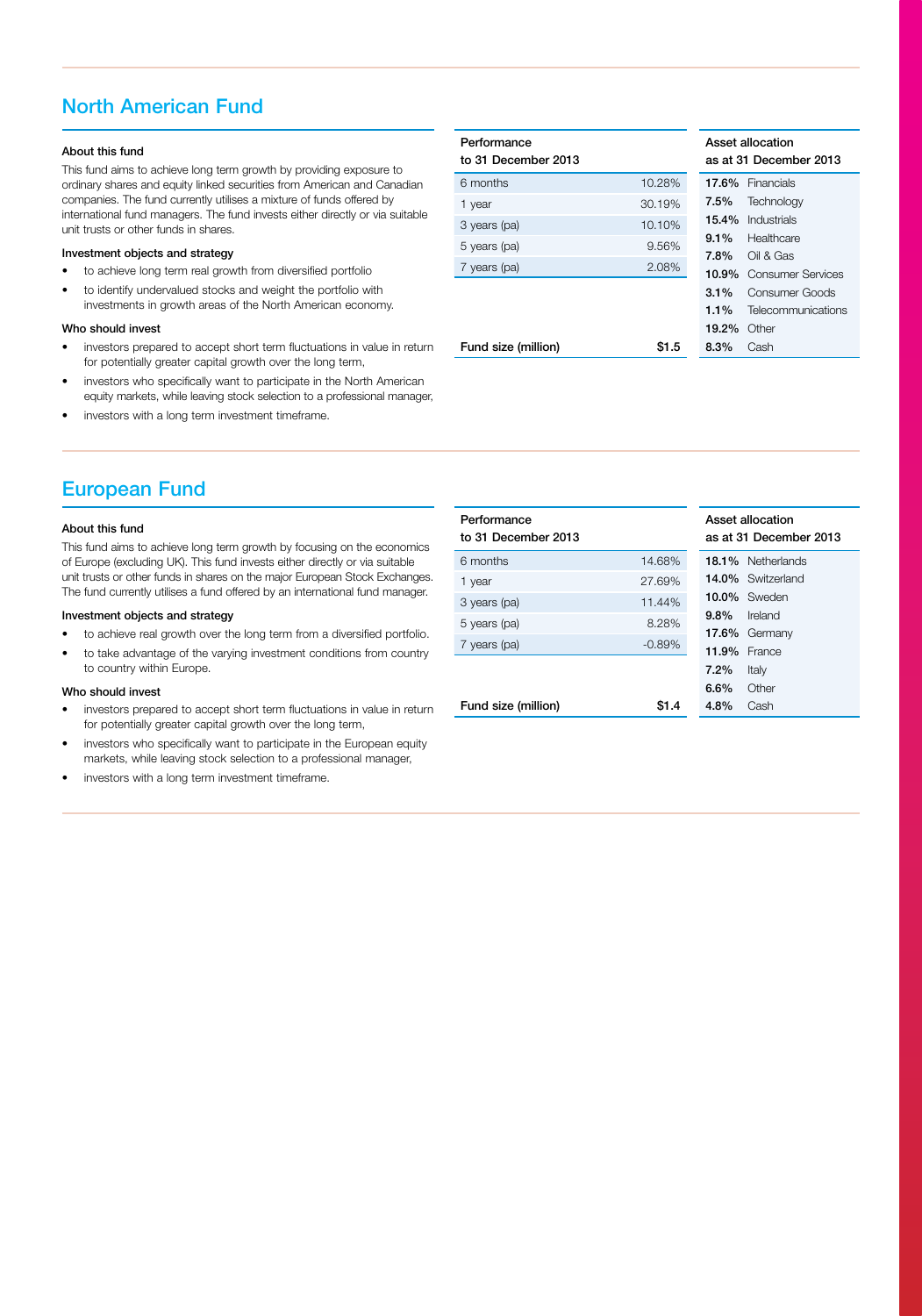# Investment Management Fees

A management fee is levied on every Lifeplan fund. This fee is based on the total assets of each fund and is deducted before unit sell prices are calculated. The fee is 0.9% per annum of the net value of the Capital, New Zealand Bond and Global Bond funds after tax has been allowed for, and 1.5% for all the other Lifeplan funds.

In addition to this fee, external fund managers' fee may also be payable.

## Fee discounts

Lifeplan offers a discount on the management fees for investments over \$10,000. These are:

- 10% of the fee on the balance invested over \$10,000 and less than or equal to \$50,000,
- 25% of the fee on the balance invested over \$50,000 and less than or equal to \$100,000,
- 50% of the fee on the balance invested over \$100,000.

## External Fund Managers' Fees

Some of the funds available for you to invest in may be invested (wholly or partially) in wholesale managed funds. Fees charged by the Managers of these funds are taken into account in the calculation for the unit price of these funds and will affect the return to Lifeplan investments.